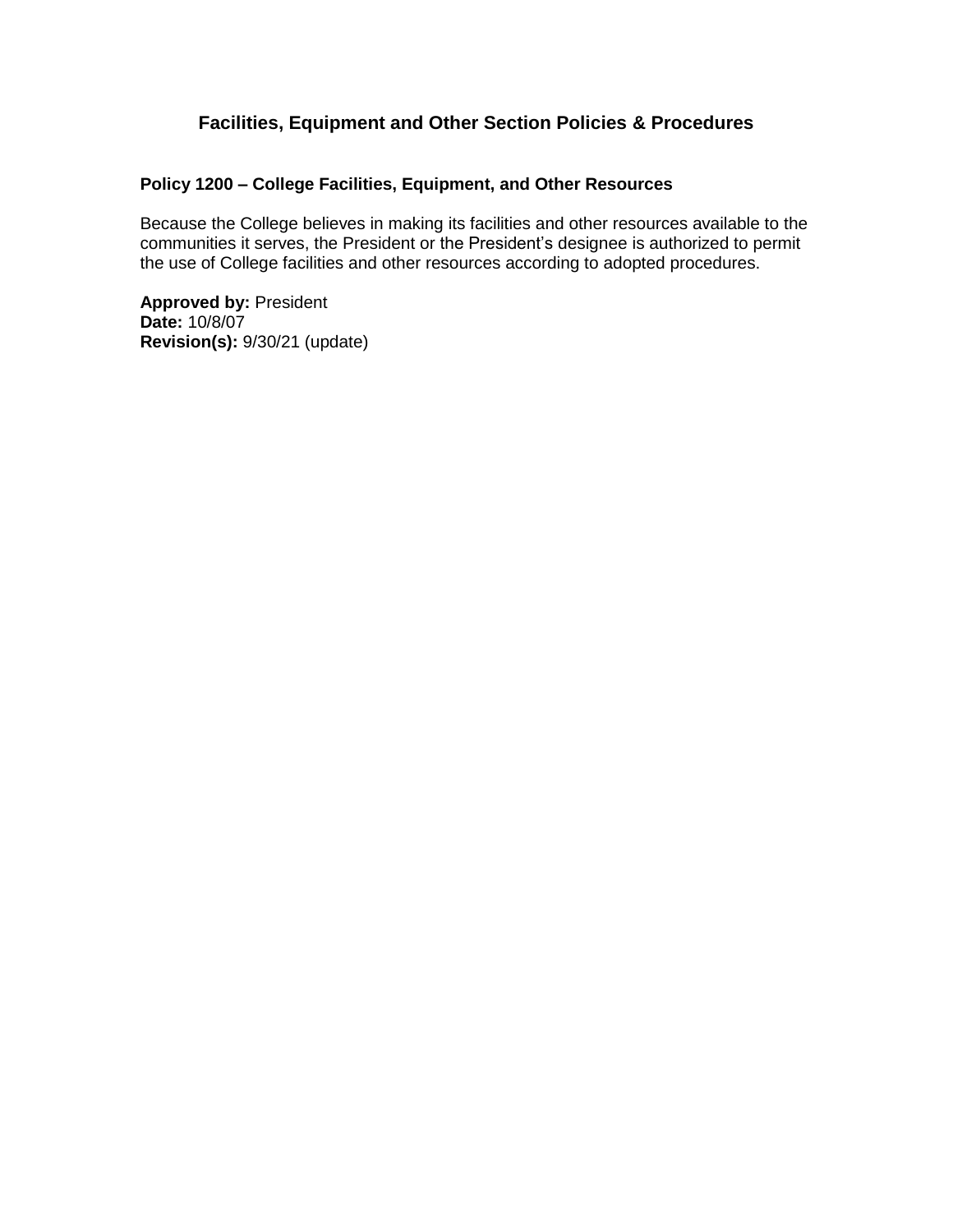## **Policy 1201 – Inventory, Fixed Assets, Disposition**

The President or his/her designee is authorized to establish procedures pertaining to inventory, fixed assets and disposition of equipment.

(Revised and approved by President on 6/1/15)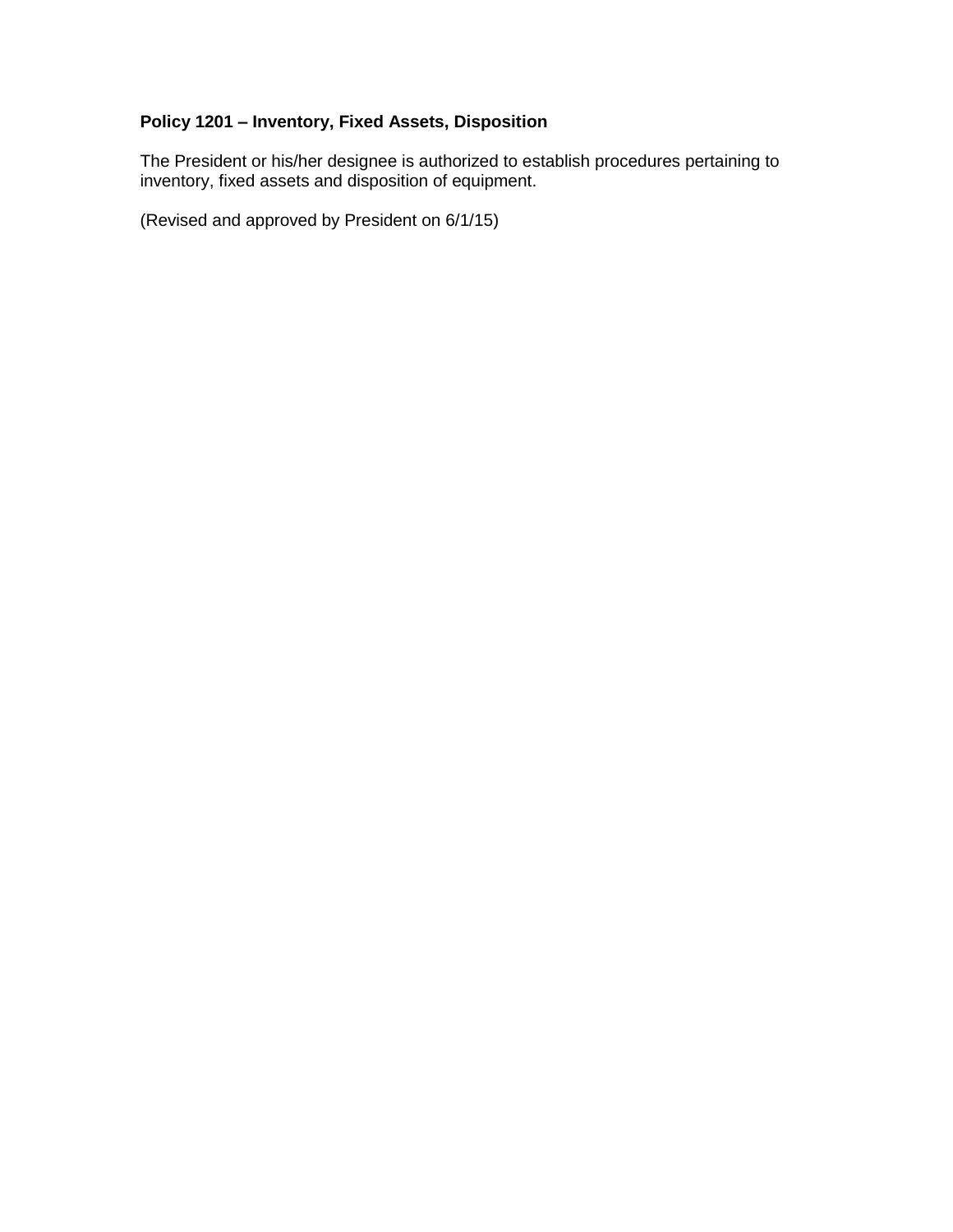## **Policy 1202 – Naming of College Buildings and Facilities**

The authority to permanently name any College building and/or facility rests with the Board of Trustees.

(Revised and approved by President on 10/8/07)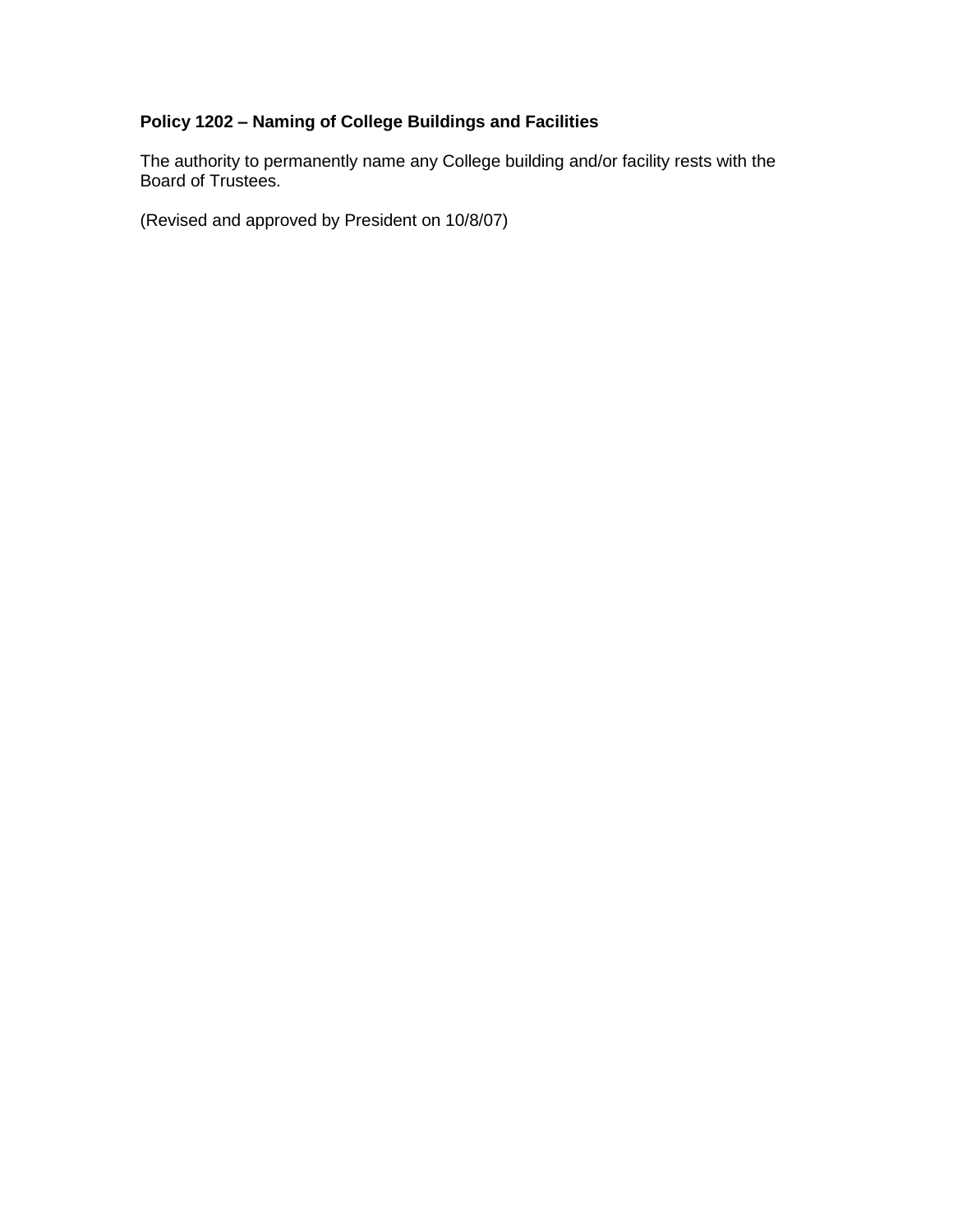## **Policy 1205 – Security Monitoring System**

The President or his/her designee is authorized to maintain a video monitoring and recording system to enhance facility security and the safety of students, employees, and the community-at-large. All monitoring is confidential and for the private use of the College.

(Revised and approved by President on 10/8/07)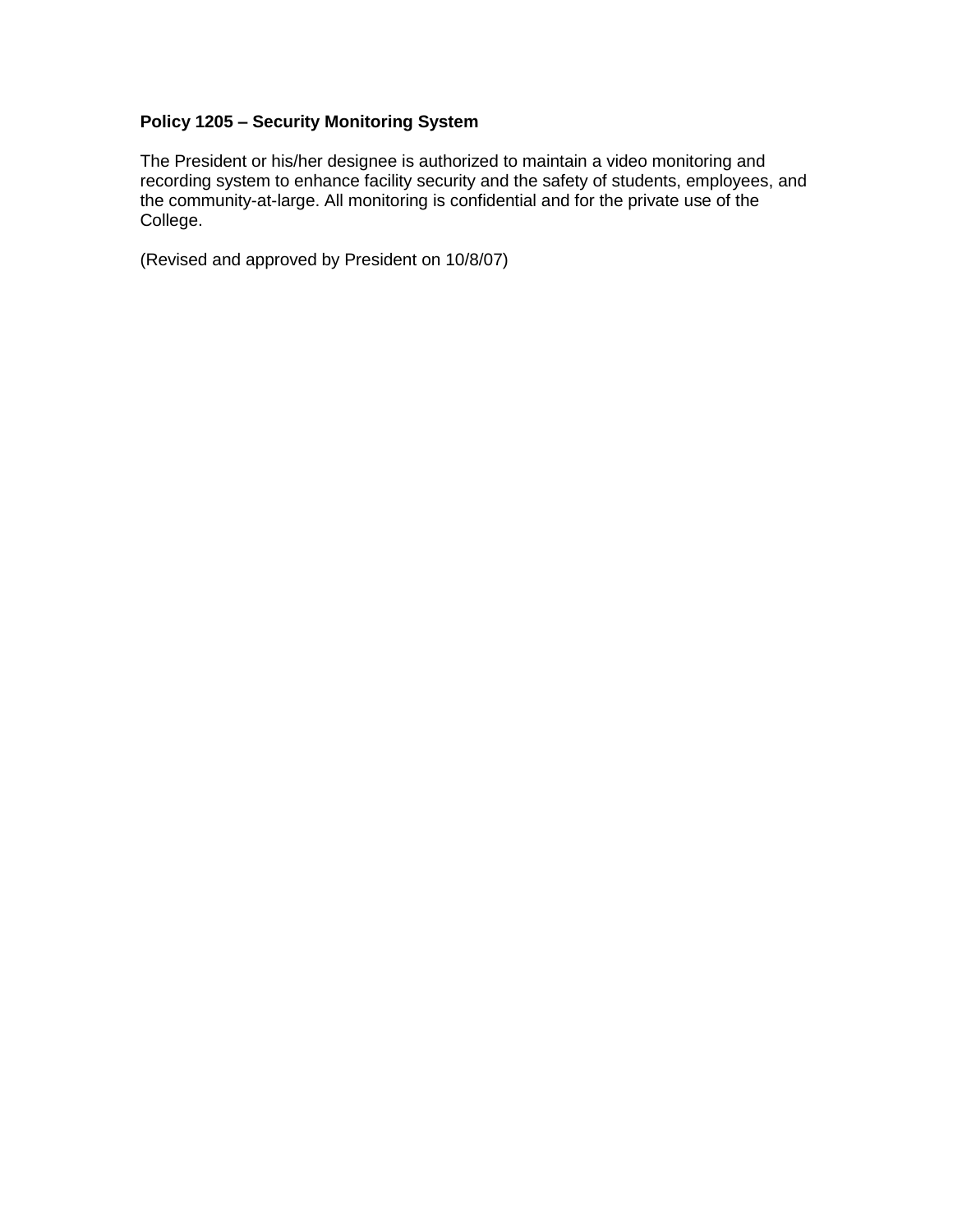#### **Policy 1210 - Tobacco Use**

Barton Community College is committed to providing a safe and healthy environment for its students, employees, visitors, and contractors.

The President or his/her designee is authorized to designate the areas of the campus that tobacco use is permitted. Smoking and all other forms of tobacco use is prohibited in College buildings, facilities, and vehicles.

For the purpose of this policy, tobacco is defined as all tobacco-derived or containing products, including, but not limited to, cigarettes (clove, bidis, kreteks), electronic cigarettes (vaping), cigars and cigarillos, hookah-smoked products, and oral tobacco (spit and spitless, smokeless, chew, snuff).

Tobacco use is allowed outside and at least twenty (20) feet from any building entrance.

(Revised and approved by the President on 1/26/15)

Minor revision 10/21/15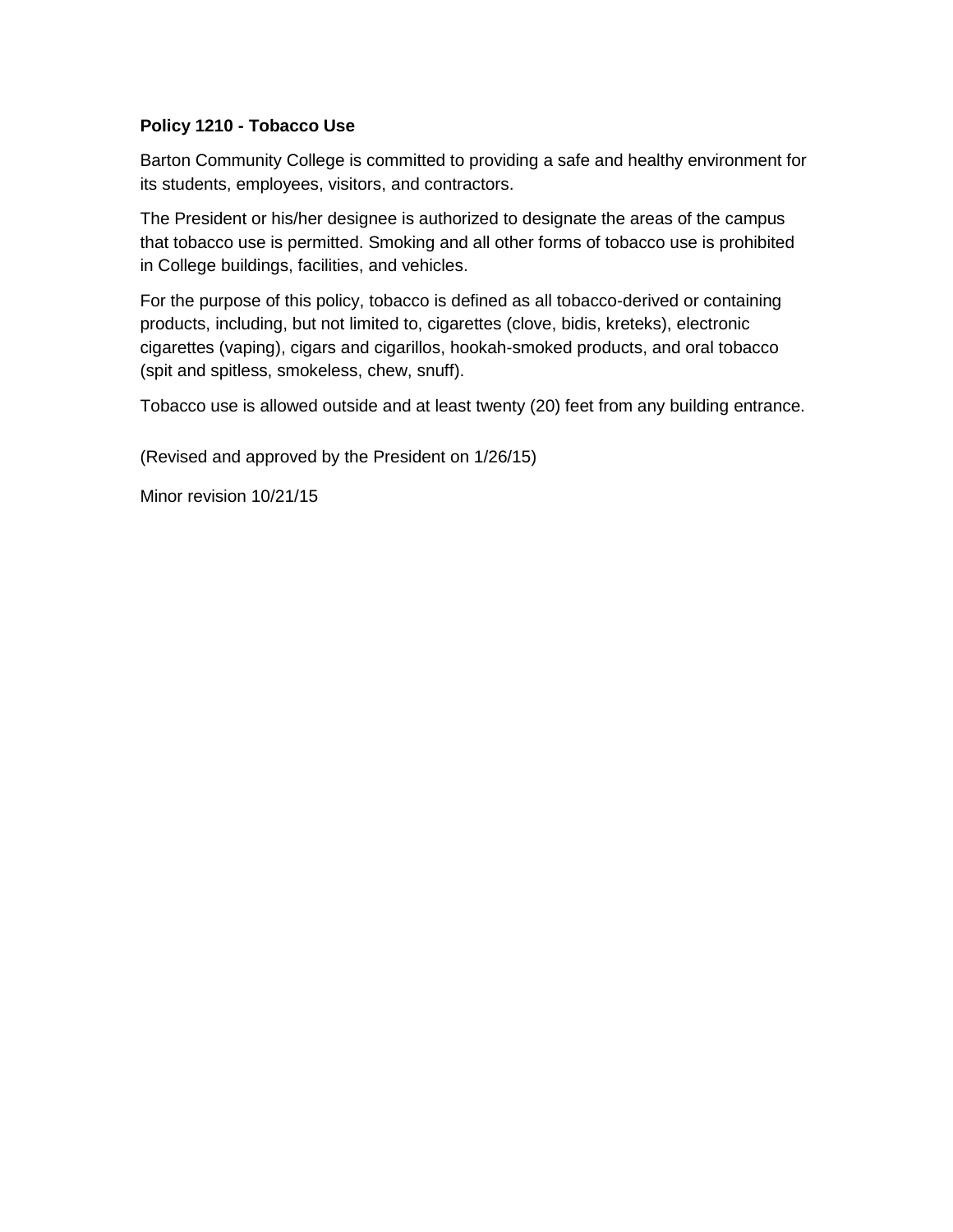#### **Policy 1215 – Posters, Handbills, Solicitation and Other Activities**

While the College campus and facilities are available for the use of employees, students and the public, the President or his/her designee retains and reserves the right to regulate the time and place of all activities, to regulate the placement of all materials, posters, handbills, etc. and to prohibit activities or the placement of materials which do not conform to institutional standards, would cause disruption and/or would be a danger to those who use the facilities.

Materials may be removed after their useful life has expired, and prohibited materials at anytime.

(Revised and approved by President on 10/8/07)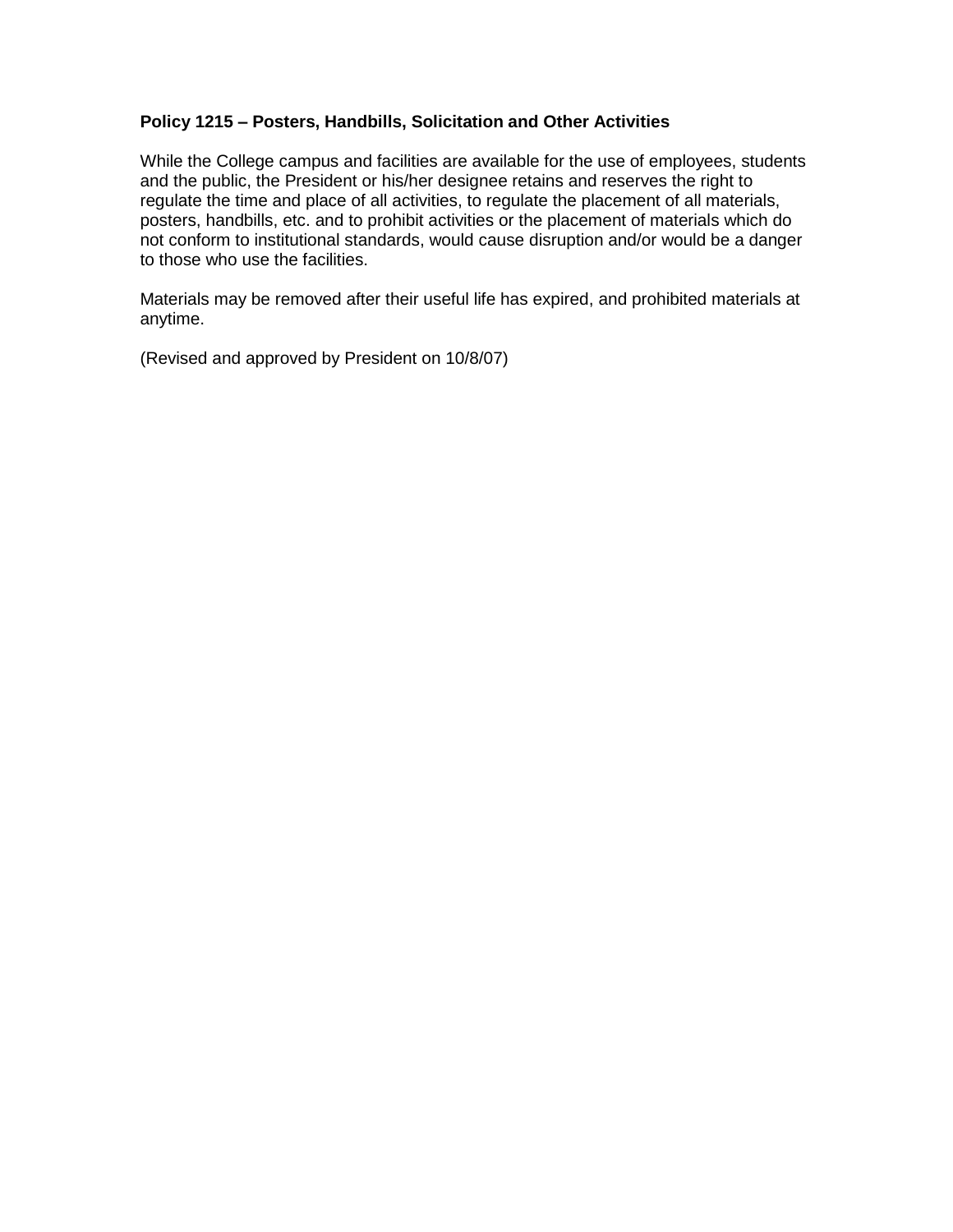## **Policy 1220 – Service of Alcoholic Beverages for Special Events**

Under approved circumstances permissible by all federal, state, and local laws and regulations, including the Kansas Liquor Control Act, alcoholic beverages may be served at approved special events in designated locations of the Barton Community College Campus. The service of alcoholic beverages shall be in compliance with the guidelines and policy listed below.

- 1. In this policy, reference to alcoholic beverages shall be limited to beer or wine.
- 2. Under no circumstances shall any individual under the age of 21, or without proper identification, be served or be allowed to possess or consume alcoholic beverages at any time on the Barton Community College Campus.
- 3. Under no circumstances shall General Fund Revenue, that includes Barton County taxing revenue, be allowed to fund the purchase of alcoholic beverages. Because of this stipulation, the Barton Community College Foundation ("Foundation") shall notify the President, or his or her designee, as to whom, or what entity, will be providing the funds to purchase any alcoholic beverages.
- 4. The Foundation shall be the only **entity** authorized to serve alcoholic beverages on the Barton Community College Campus. The Foundation may, at their discretion, contract with an independent party or entity for the service of alcoholic beverages at an approved special event.
- 5. A Barton Community College employee shall be the only **individual** authorized to serve alcoholic beverages on the Barton Community College Campus at an approved special event.
- 6. In the event a Barton Community College employee is sponsoring a special event at which alcoholic beverages are served, then said employee, or his or her designee, shall assume responsibility to supervise said special event. In the event the Foundation is sponsoring a special event at which alcoholic beverages are served, then the Foundation shall appoint an individual who shall assume responsibility to supervise the special event.

The name of the individual who has assumed responsibility to supervise said special event shall be provided to the College President, or his or her designee. Said individual shall be in attendance for the duration of the special event to ensure that the activities of the special event are consistent with this policy, the policy of the College's Board of Trustees, any rules and regulations related to activities on the Barton Community College Campus, and the rules of the particular facility at which the special event is held. Said individual shall not consume any alcoholic beverages for the duration of the special event.

- 7. Alcoholic beverages may only be served at designated Barton Community College Campus special events that are related to the legitimate functions of the College. There shall be two categories of special events at which alcoholic beverages may be served, which are:
	- a. A Category 1 Special Event shall be those events wherein alcoholic beverages are included in the price of the dinner or reception. Attendees to Category 1 special events shall consist of a pre-identified group of invitees, and their respective guests. No other attendees may attend a Category 1